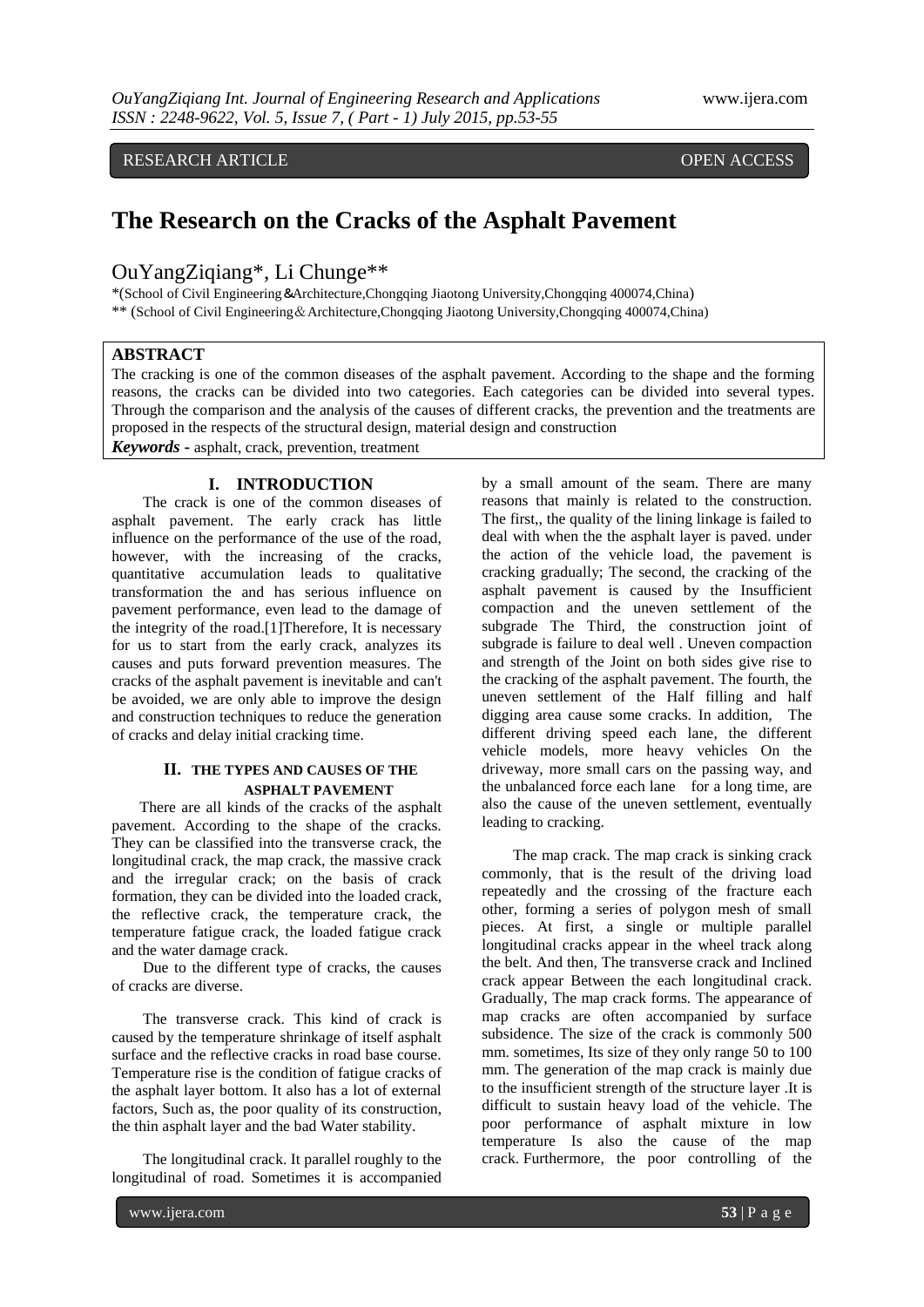constructional quality, natural disasters, such as earthquakes, can also lead to the map crack.

The massive crack. It is formed to [polygonal](http://dict.youdao.com/w/polygonal/) large cracks by the crisscrossing between longitudinal and transverse cracks. Compared with the map crack, the block is larger. The size of the block is usually more than 500mm.

The irregular crack. The irregular crack is result from the insufficient strength of pavement surface and the poor stability of the pavement base. In addition, unreasonable structure design, the thinner asphalt layer, insufficient compaction and improper ratio of pavement materials or mixing unequally can also cause the irregular cracks. It is the comprehensive reflection of the reasons of the different types of cracks.

The temperature crack and the temperature fatigue crack. Because of the bigger stiffness of the asphalt mixture, lower ductility and higher brittle point of asphalt in the low temperature, the temperature crack easily appears when the asphalt mixture [shrinks](http://dict.youdao.com/search?q=shrink&keyfrom=E2Ctranslation) in the low temperature. Temperature cracks usually occur in the northern region, especially in winter cold area. Temperature fatigue crack is due to the large difference in temperature .Repeated swell-shrink of the the asphalt mixture lead to the fatigue crack. The formation of the cracks are not necessarily to the lower temperature. It can happen as long as the temperature is largely different.

The loaded crack and the loaded fatigue crack. The load cracks are due to intensely large load or more than the bottom tensile strength of the Asphalt layer. It is usually caused by overloaded vehicles or improper structure design and construction. Loaded fatigue cracks are due to load under the repeated action, leading to the decrease of the tensile strength of the asphalt layer. This crack usually occur in big traffic road.

The reflective crack. Semi-rigid base of asphalt pavement appears some cracks after long-term exposure to tensile stress. Under the effect of the concentrated stress, the crack cuts through from the bottom to the surface[2]. In the end, asphalt surface appears lots of cracks. This kind of crack usually causes great damage to the road, resulting from the insufficient strength of the semi-rigid base or the subgrade.

The water damage crack. This kind of cracks are caused by water erosion. In the rainy areas, the water level of the underground can rise because of the poor drainage system. Part of the water stays in the [base](http://dict.youdao.com/w/base/) [of](http://dict.youdao.com/w/of/) the [pavement,](http://dict.youdao.com/w/pavement/) and even the asphalt layer.

Under the vehicle load, the materials of the base or surface layer under the effect of dynamic water pressure are scoured repeatedly. The fine aggregates are able to transfer from the gap to the road surface. Ultimately, The pumping slurry cracking appears in the gap of the surface layer[3].

### **III. THE PREVENTION OF THE CRACKS**

 The prevention from the material design of the pavement. In the case of guarantee strength, reducing the amount of inorganic binder and mineral powder can helps to reduce dry shrinkage crack or temperature shrinkage crack. In the case of wellfunded, choosing the flexible base materials can effectively reduce the crack of semi-rigid base. On the premise of guaranteeing the high temperature stability, selecting the bigger ductility , smaller viscosity of the asphalt can availably increase the ability of stress relaxation of the asphalt mixture and reduce stiffness at low temperature.

The prevention from the structure design of the pavement. First of all, The thickness of the base course and asphalt layer should be in strict accordance with the design requirements. Then, the level between the asphalt layer and the base course should be set stress absorbed layer to prevent the reflection cracks. For another, the level between the base course and the subgrade should be set the drainage layer.

 The Prevention from the construction. For each layer, the degree of compaction and curing period should meet the requirements of the specification. When the asphalt layer is constructing, each link of the construction temperature should be strictly controlled[4]. For instance, the discharging temperature, the mixing temperature, the paving temperature and the rolling temperature.

#### **IV. THE TREATMENTS OF THE CRACKS**

 There are many ways about the treatments of cracks. The suitable approach should be adopted according to different types of the cracks. Firstly, the surface repairing method is adapted to small cracks and undamaged structure layer. Secondly, the Grouting treatment is mainly aimed at those map cracks or the massive cracks. Its surface has the effect of the seepage control and the reinforcement. Thirdly, the structural reinforcement mainly adopts the bolts and steel plates.[5] It can effectively strengthen and restrict the live cracks stretching. Besides, the notching and grouting is an effective way, But getting the technology to achieve the desired effect need to special equipment .As a result, the cost is high.